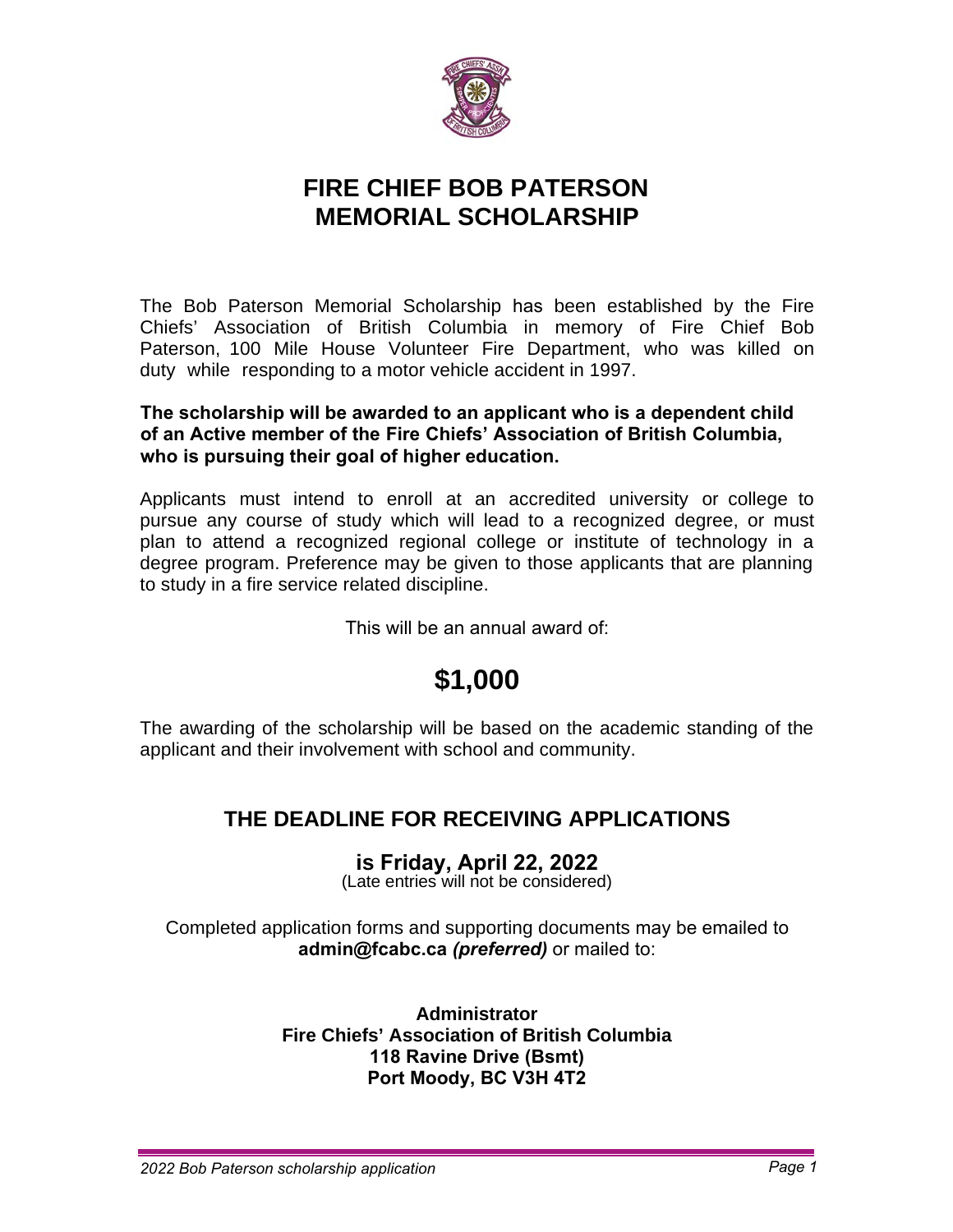

# **FIRE CHIEF BOB PATERSON MEMORIAL SCHOLARSHIP**

### **APPLICATION (2022)**

| Telephone: (____) ____________                                                   | Cell: (____) _______________ |
|----------------------------------------------------------------------------------|------------------------------|
|                                                                                  |                              |
|                                                                                  |                              |
| ,我们也不会有什么。""我们的人,我们也不会有什么?""我们的人,我们也不会有什么?""我们的人,我们也不会有什么?""我们的人,我们也不会有什么?""我们的人 |                              |
|                                                                                  |                              |
|                                                                                  |                              |
| Educational dates for which you are applying: Start ______ End ________          |                              |
| <b>Fire Chiefs' Association Active Member</b>                                    |                              |
|                                                                                  |                              |
|                                                                                  |                              |
|                                                                                  |                              |
|                                                                                  |                              |

### **\*\*\*Applicant must be a dependant of an FCABC active member Fire Officer\*\*\***